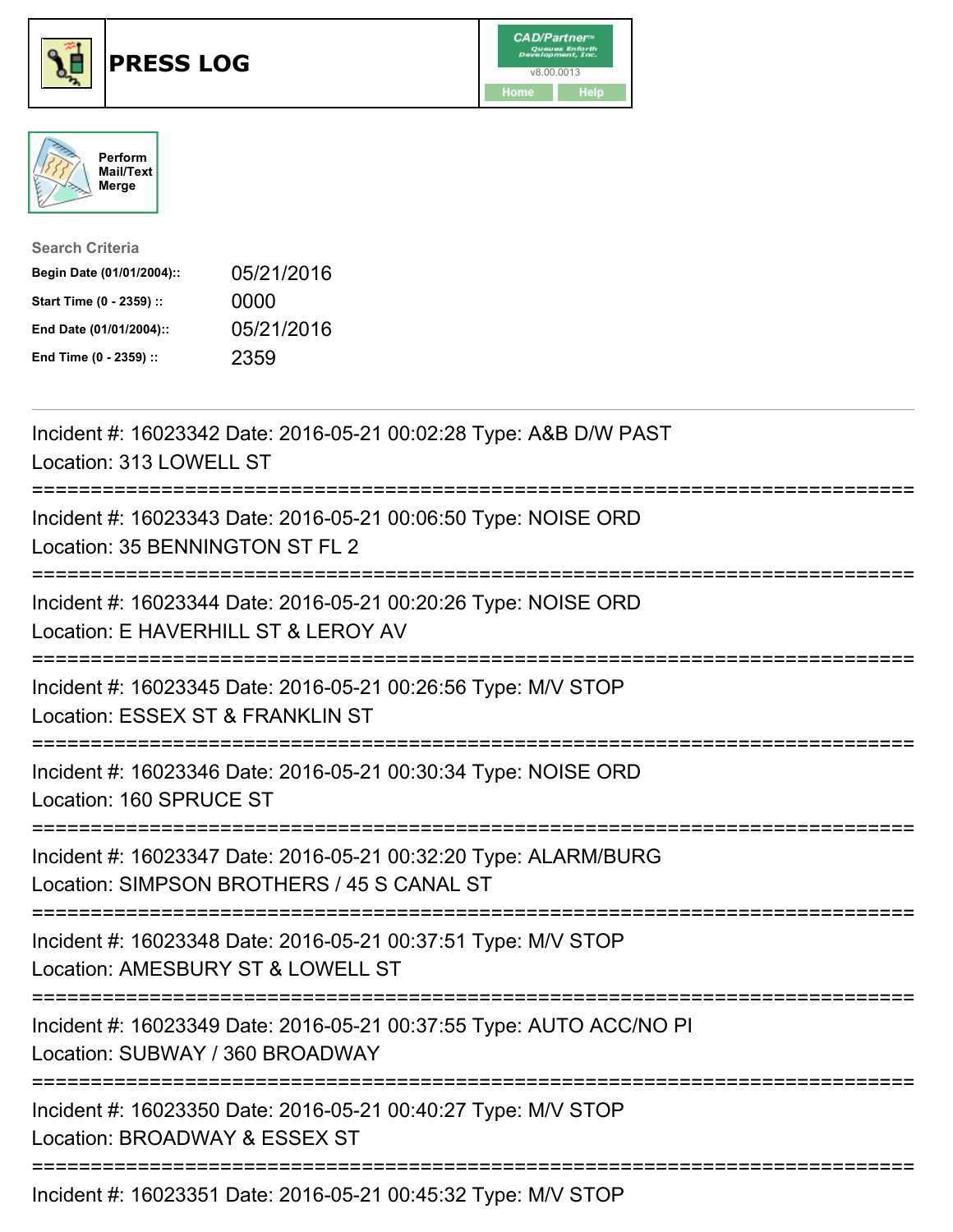| Location: CENTRAL BRIDGE / 0 MERRIMACK ST                                                                                                          |
|----------------------------------------------------------------------------------------------------------------------------------------------------|
| Incident #: 16023352 Date: 2016-05-21 00:48:55 Type: DISTURBANCE<br>Location: MAKARENA RESTAURANT / 150 COMMON ST<br>:============================ |
| Incident #: 16023353 Date: 2016-05-21 01:07:57 Type: FIGHT<br>Location: 322 LOWELL ST                                                              |
| Incident #: 16023354 Date: 2016-05-21 01:22:36 Type: DOMESTIC/PROG<br>Location: 208 FARNHAM ST                                                     |
| Incident #: 16023355 Date: 2016-05-21 01:43:06 Type: M/V STOP<br>Location: S UNION ST & SALEM ST                                                   |
| Incident #: 16023356 Date: 2016-05-21 01:55:06 Type: AUTO ACC/NO PI<br>Location: HAFFNERS GAS STATION / 194 S BROADWAY                             |
| Incident #: 16023357 Date: 2016-05-21 02:09:53 Type: M/V STOP<br>Location: 342 BROADWAY                                                            |
| Incident #: 16023359 Date: 2016-05-21 02:27:20 Type: M/V STOP<br>Location: S UNION ST & WINTHROP AV                                                |
| Incident #: 16023358 Date: 2016-05-21 02:28:39 Type: M/V STOP<br>Location: MERRIMACK ST & S UNION ST                                               |
| Incident #: 16023360 Date: 2016-05-21 02:29:17 Type: M/V STOP<br>Location: 700 ESSEX ST                                                            |
| Incident #: 16023361 Date: 2016-05-21 02:37:30 Type: AUTO ACC/UNK PI<br>Location: 69 EXCHANGE ST                                                   |
| Incident #: 16023362 Date: 2016-05-21 02:40:03 Type: DOMESTIC/PROG<br>Location: 429 HOWARD ST FL 1                                                 |
| Incident #: 16023363 Date: 2016-05-21 03:04:14 Type: DOMESTIC/PROG<br>Location: 57 AVON ST                                                         |
| Incident #: 16023364 Date: 2016-05-21 03:06:53 Type: ROBBERY PAST<br>Location: 66 RAILROAD ST                                                      |
| ================<br>Incident #: 16023365 Date: 2016-05-21 03:08:24 Type: LOUD NOISE                                                                |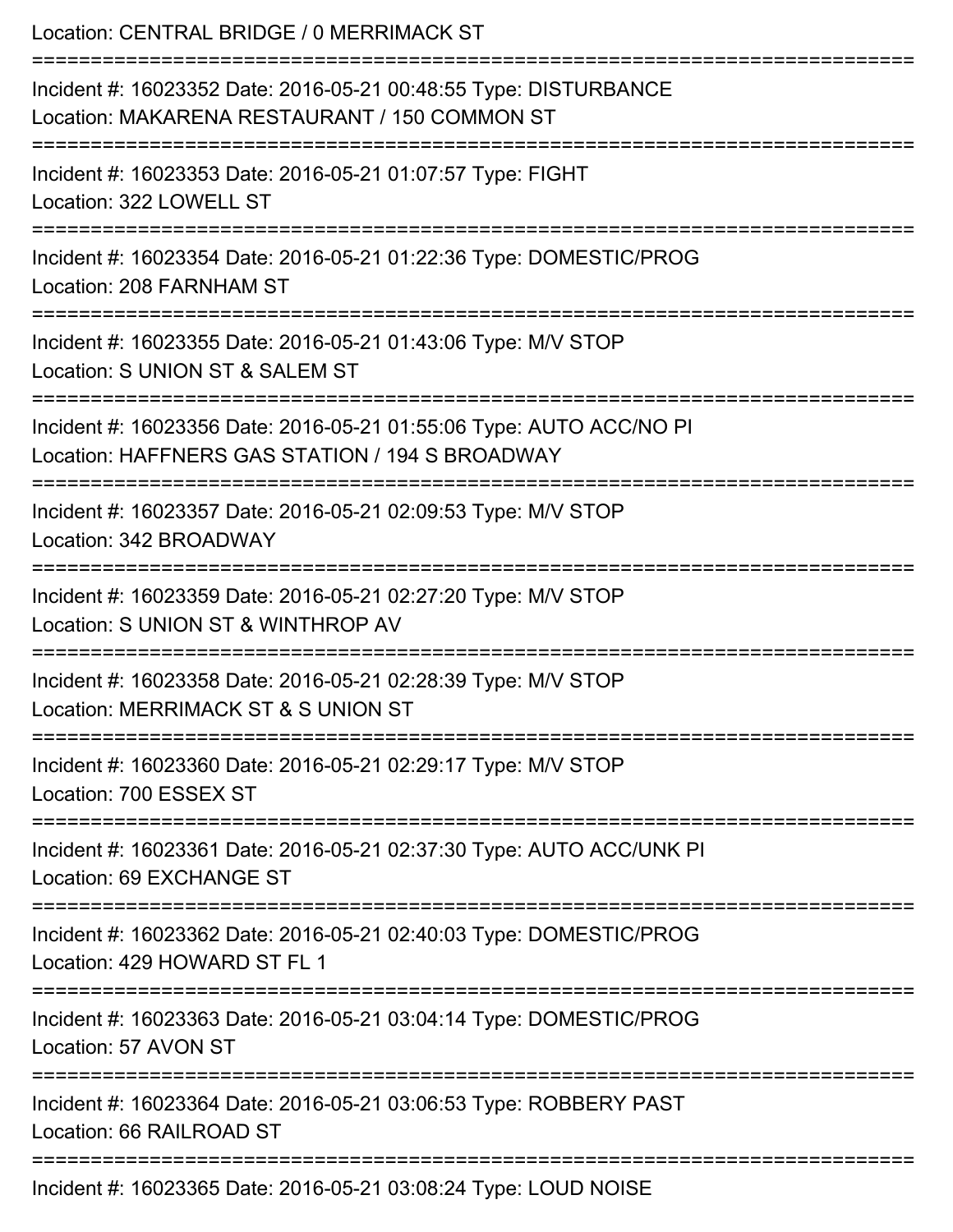| Incident #: 16023366 Date: 2016-05-21 03:09:12 Type: BUILDING CHK<br>Location: LIIGHTSHIP / 118 S UNION ST                                 |
|--------------------------------------------------------------------------------------------------------------------------------------------|
| Incident #: 16023367 Date: 2016-05-21 03:15:57 Type: DISTURBANCE<br>Location: 358 LOWELL ST                                                |
| Incident #: 16023368 Date: 2016-05-21 03:18:16 Type: CARJACKING<br>Location: @ LGH / S BROADWAY                                            |
| Incident #: 16023369 Date: 2016-05-21 03:34:09 Type: SHOTS FIRED<br>Location: 100 HANCOCK ST                                               |
| Incident #: 16023370 Date: 2016-05-21 03:41:35 Type: NOISE ORD<br>Location: 160 BUTLER ST                                                  |
| ==================================<br>Incident #: 16023371 Date: 2016-05-21 06:24:42 Type: DEATH SUDDEN<br>Location: 59 BROOKFIELD ST FL 3 |
| Incident #: 16023372 Date: 2016-05-21 07:08:48 Type: M/V STOP<br>Location: MAY ST                                                          |
| Incident #: 16023373 Date: 2016-05-21 07:09:23 Type: M/V STOP<br>Location: CANAL ST & UNION ST                                             |
| Incident #: 16023374 Date: 2016-05-21 07:15:44 Type: M/V STOP<br>Location: ERVING AV & HAMPSHIRE ST                                        |
| Incident #: 16023375 Date: 2016-05-21 07:19:52 Type: M/V STOP<br>Location: BROADWAY & CANAL ST                                             |
| Incident #: 16023376 Date: 2016-05-21 07:27:13 Type: B&E/PAST<br>Location: 5 BUNKERHILL ST                                                 |
| Incident #: 16023377 Date: 2016-05-21 07:31:14 Type: M/V STOP<br>Location: 328 ANDOVER ST                                                  |
| Incident #: 16023379 Date: 2016-05-21 07:42:06 Type: ALARMS<br>Location: OUR HOUSE / 168 NEWBURY ST                                        |
| Incident #: 16023378 Date: 2016-05-21 07:42:10 Type: M/V STOP                                                                              |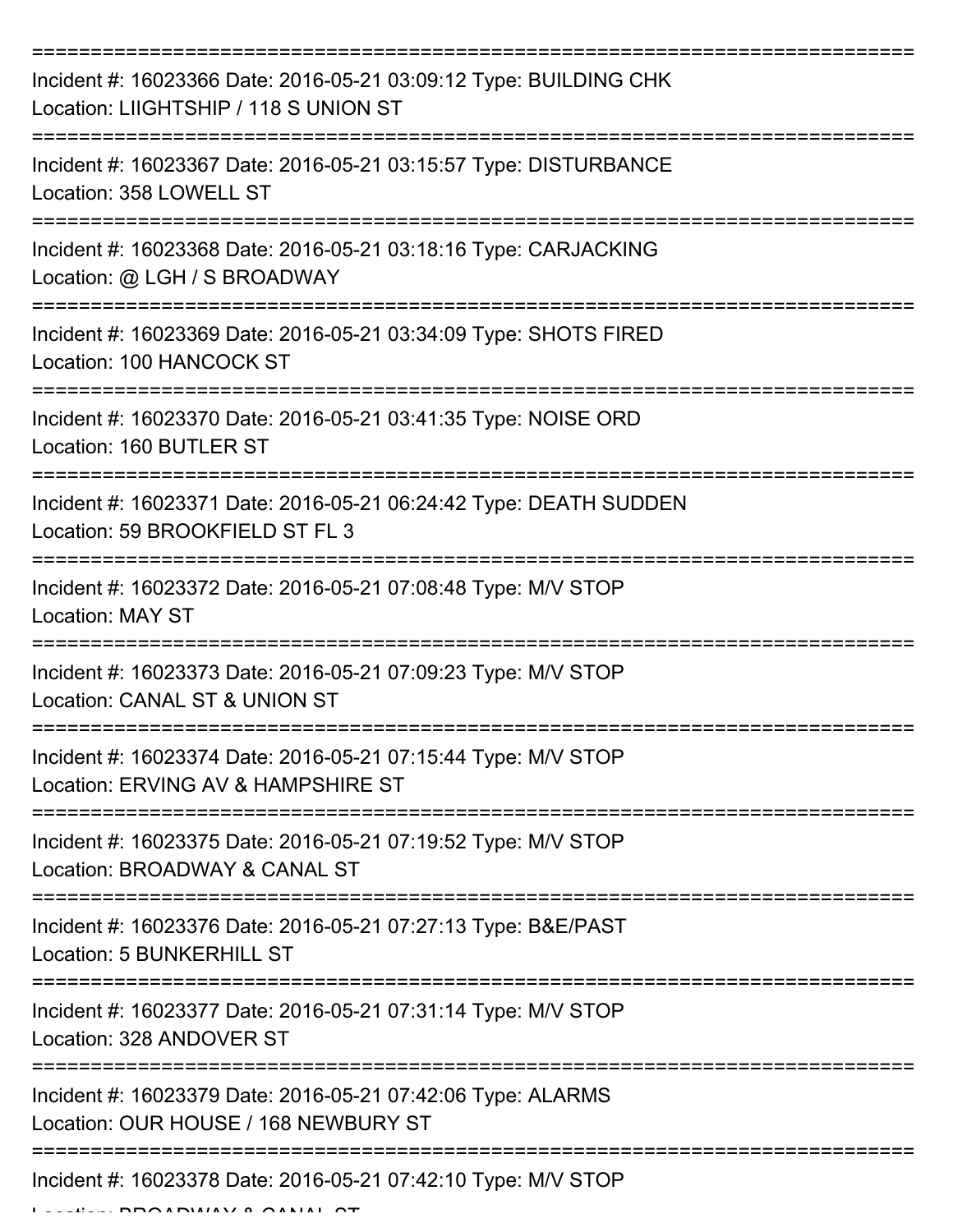| Incident #: 16023380 Date: 2016-05-21 07:55:19 Type: M/V STOP<br>Location: 89 E HAVERHILL ST                       |
|--------------------------------------------------------------------------------------------------------------------|
| Incident #: 16023381 Date: 2016-05-21 08:05:38 Type: M/V STOP<br>Location: HAVERHILL ST & WHITE ST                 |
| Incident #: 16023382 Date: 2016-05-21 08:06:04 Type: M/V STOP<br>Location: BROADWAY & LOWELL ST                    |
| Incident #: 16023383 Date: 2016-05-21 08:12:30 Type: ALARMS<br>Location: CITY HALL / 200 COMMON ST                 |
| Incident #: 16023384 Date: 2016-05-21 08:14:08 Type: DOMESTIC/PAST<br>Location: 54 CENTRE ST FL 2                  |
| Incident #: 16023385 Date: 2016-05-21 08:25:40 Type: SPECIAL CHECK<br>Location: ENTERPRISE BANK / 290 MERRIMACK ST |
| Incident #: 16023386 Date: 2016-05-21 08:33:42 Type: NOISE ORD<br>Location: 38 MAY ST                              |
| Incident #: 16023387 Date: 2016-05-21 09:00:35 Type: ALARMS<br>Location: CRICKET WIRELESS / 33 S BROADWAY          |
| Incident #: 16023388 Date: 2016-05-21 09:12:04 Type: ALARM/HOLD<br>Location: DOLLAR DEAL STORE / 19 OXFORD ST      |
| Incident #: 16023389 Date: 2016-05-21 09:28:33 Type: M/V STOP<br>Location: BROADWAY & LOWELL ST                    |
| Incident #: 16023390 Date: 2016-05-21 09:31:34 Type: PARK & WALK<br>Location: BRADFORD ST & BROADWAY               |
| Incident #: 16023391 Date: 2016-05-21 09:41:07 Type: GENERAL SERV<br>Location: 205 BROADWAY                        |
| Incident #: 16023392 Date: 2016-05-21 09:47:06 Type: LOUD NOISE<br>Location: HAFFNERS CAR WASH / PARKER            |
| Incident #: 16023393 Date: 2016-05-21 10:00:12 Type: STOLEN PROP                                                   |

Location: 18 BENNINGTON ST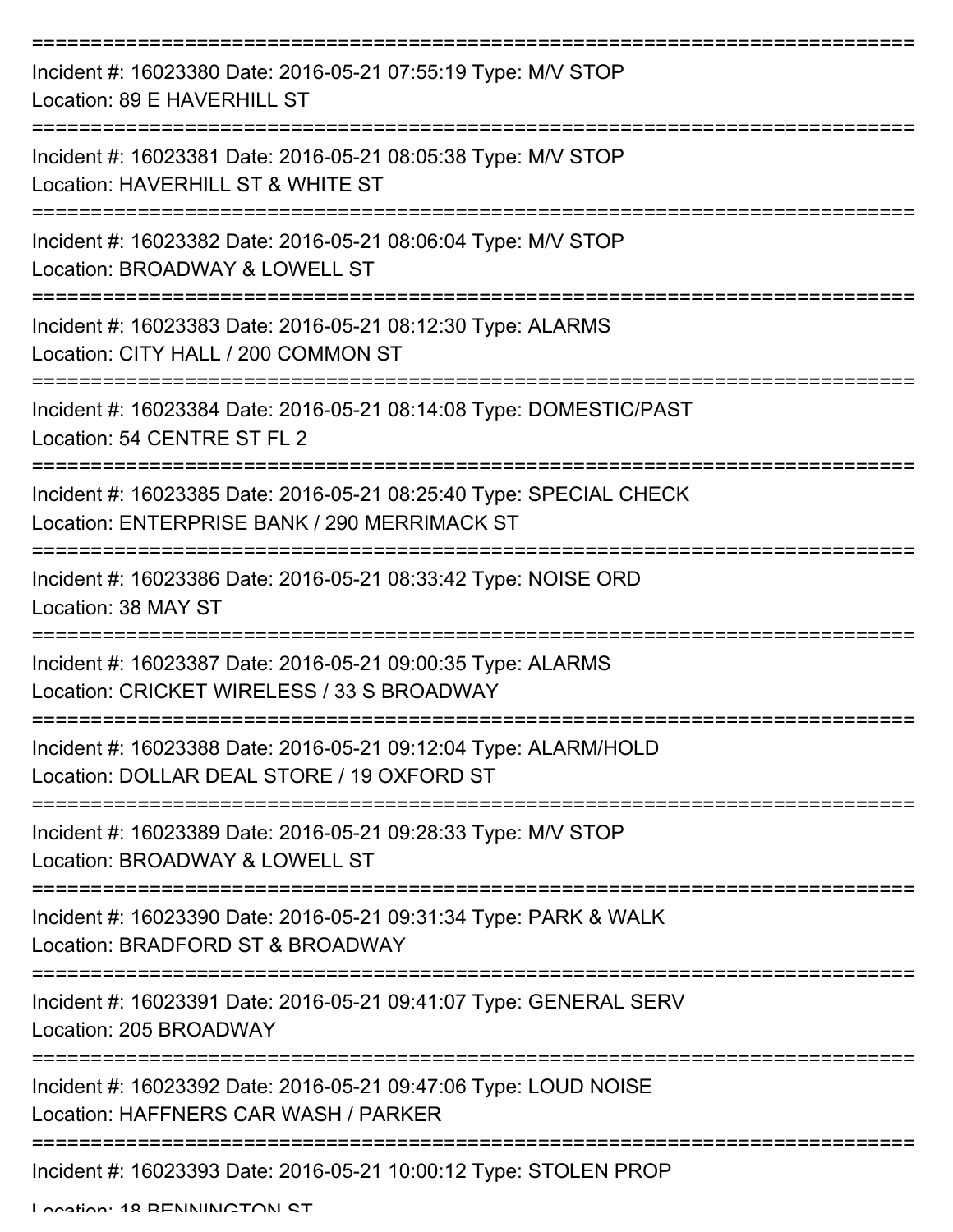| Incident #: 16023394 Date: 2016-05-21 10:08:12 Type: SUS PERS/MV<br>Location: 116 BOWDOIN ST                 |
|--------------------------------------------------------------------------------------------------------------|
| Incident #: 16023395 Date: 2016-05-21 10:14:15 Type: UNKNOWN PROB<br>Location: 312 WATER ST #25              |
| Incident #: 16023396 Date: 2016-05-21 10:30:36 Type: M/V STOP<br>Location: BRADFORD ST & FRANKLIN ST         |
| Incident #: 16023399 Date: 2016-05-21 10:54:40 Type: TOW OF M/V<br>Location: 270 CANAL ST                    |
| Incident #: 16023397 Date: 2016-05-21 10:54:49 Type: M/V STOP<br>Location: MERRIMACK ST & PARKER ST          |
| Incident #: 16023398 Date: 2016-05-21 10:55:43 Type: LARCENY/PAST<br>Location: BRADFORD ST & BROADWAY        |
| Incident #: 16023400 Date: 2016-05-21 10:59:49 Type: M/V STOP<br>Location: 425 MARKET ST                     |
| Incident #: 16023401 Date: 2016-05-21 11:00:32 Type: M/V STOP<br>Location: FRANKLIN ST & VALLEY ST           |
| Incident #: 16023403 Date: 2016-05-21 11:11:19 Type: STOL/MV/PAS<br>Location: 61 THORNDIKE ST                |
| Incident #: 16023402 Date: 2016-05-21 11:11:49 Type: M/V STOP<br>Location: 383PF2 / KINGSTON ST & S BROADWAY |
| Incident #: 16023404 Date: 2016-05-21 11:15:05 Type: M/V STOP<br>Location: 266ZR4 / 440 S UNION ST           |
| Incident #: 16023405 Date: 2016-05-21 11:16:08 Type: M/V STOP<br>Location: 56 TEXAS AV                       |
| Incident #: 16023406 Date: 2016-05-21 11:21:19 Type: TOW OF M/V<br>Location: 270 CANAL ST                    |
| Incident #: 16023407 Date: 2016-05-21 11:24:08 Type: DRUG OVERDOSE<br>Location: 315 E HAVERHILL ST           |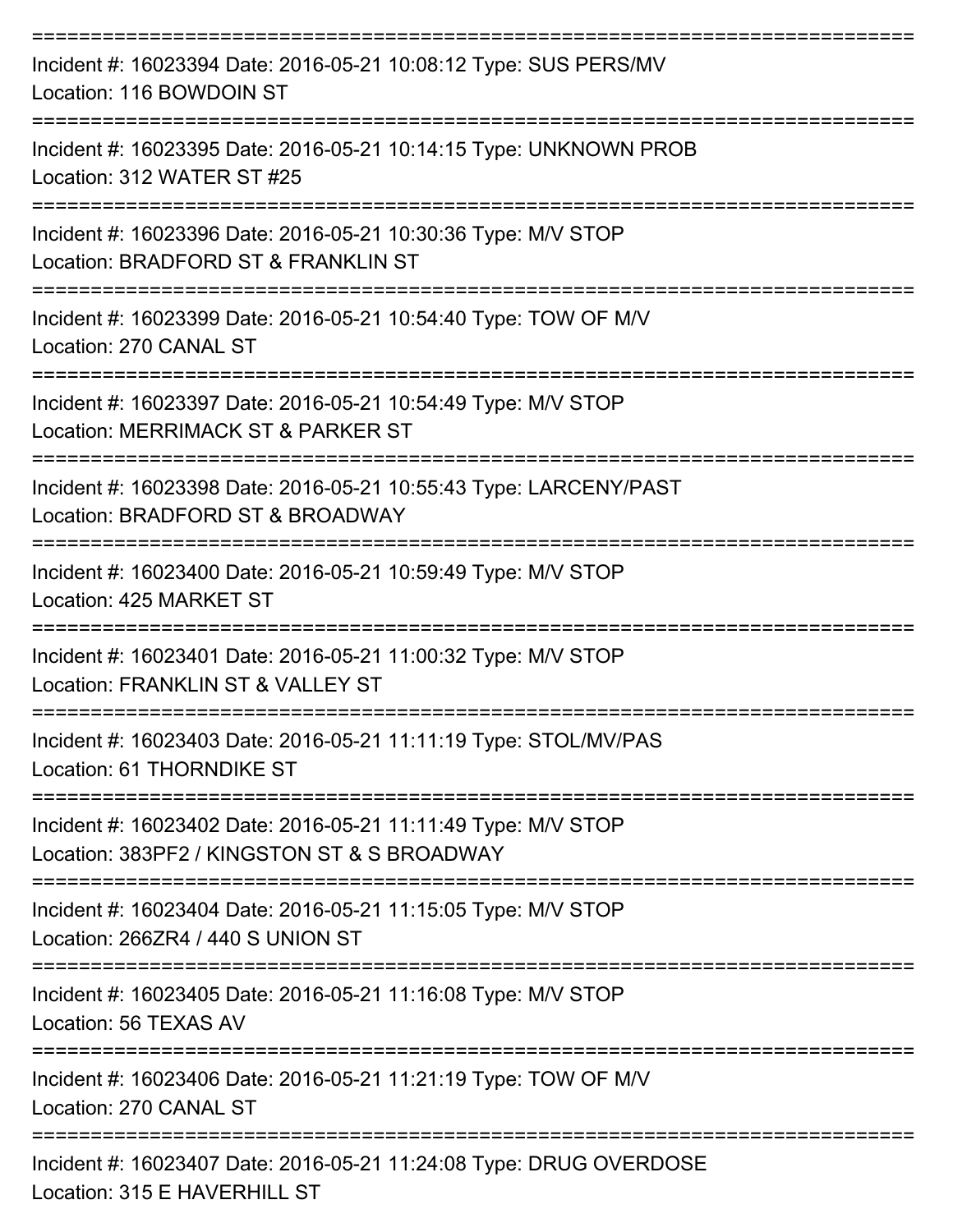| Incident #: 16023408 Date: 2016-05-21 11:34:26 Type: HIT & RUN M/V<br>Location: HAMPSHIRE ST & MYRTLE ST                                 |
|------------------------------------------------------------------------------------------------------------------------------------------|
| ----------------------------<br>Incident #: 16023410 Date: 2016-05-21 11:39:16 Type: DOMESTIC/PAST<br>Location: 276 LAWRENCE ST FL 1STFL |
| Incident #: 16023409 Date: 2016-05-21 11:39:38 Type: ALARMS<br>Location: 25 BERKELY                                                      |
| Incident #: 16023411 Date: 2016-05-21 11:48:59 Type: M/V STOP<br>Location: CARLETON ST & EVERETT ST                                      |
| Incident #: 16023412 Date: 2016-05-21 11:54:42 Type: M/V STOP<br>Location: MARKET ST & PARKER ST<br>================================     |
| Incident #: 16023413 Date: 2016-05-21 11:55:41 Type: M/V STOP<br>Location: 190 BROADWAY                                                  |
| Incident #: 16023414 Date: 2016-05-21 12:01:44 Type: LOUD NOISE<br>Location: HAMPSHIRE ST & MYRTLE ST                                    |
| ===================<br>Incident #: 16023415 Date: 2016-05-21 12:10:32 Type: CK WELL BEING<br>Location: 81 BUNKERHILL ST #2               |
| Incident #: 16023416 Date: 2016-05-21 12:11:30 Type: SUS PERS/MV<br>Location: 143 MAY ST                                                 |
| Incident #: 16023417 Date: 2016-05-21 12:14:30 Type: ASSIST FIRE<br><b>Location: HIGHGATE</b>                                            |
| Incident #: 16023418 Date: 2016-05-21 12:19:15 Type: SUS PERS/MV<br>Location: CANAL ST (PEMBERTON)                                       |
| Incident #: 16023419 Date: 2016-05-21 12:27:13 Type: ALARMS<br>Location: 190 HAMPSHIRE ST                                                |
| Incident #: 16023420 Date: 2016-05-21 12:38:31 Type: LARCENY/PAST<br>Location: 220 S BROADWAY                                            |
| Incident #: 16023421 Date: 2016-05-21 12:59:19 Type: SUS PERS/MV<br>Location: 22 HUDSON AV                                               |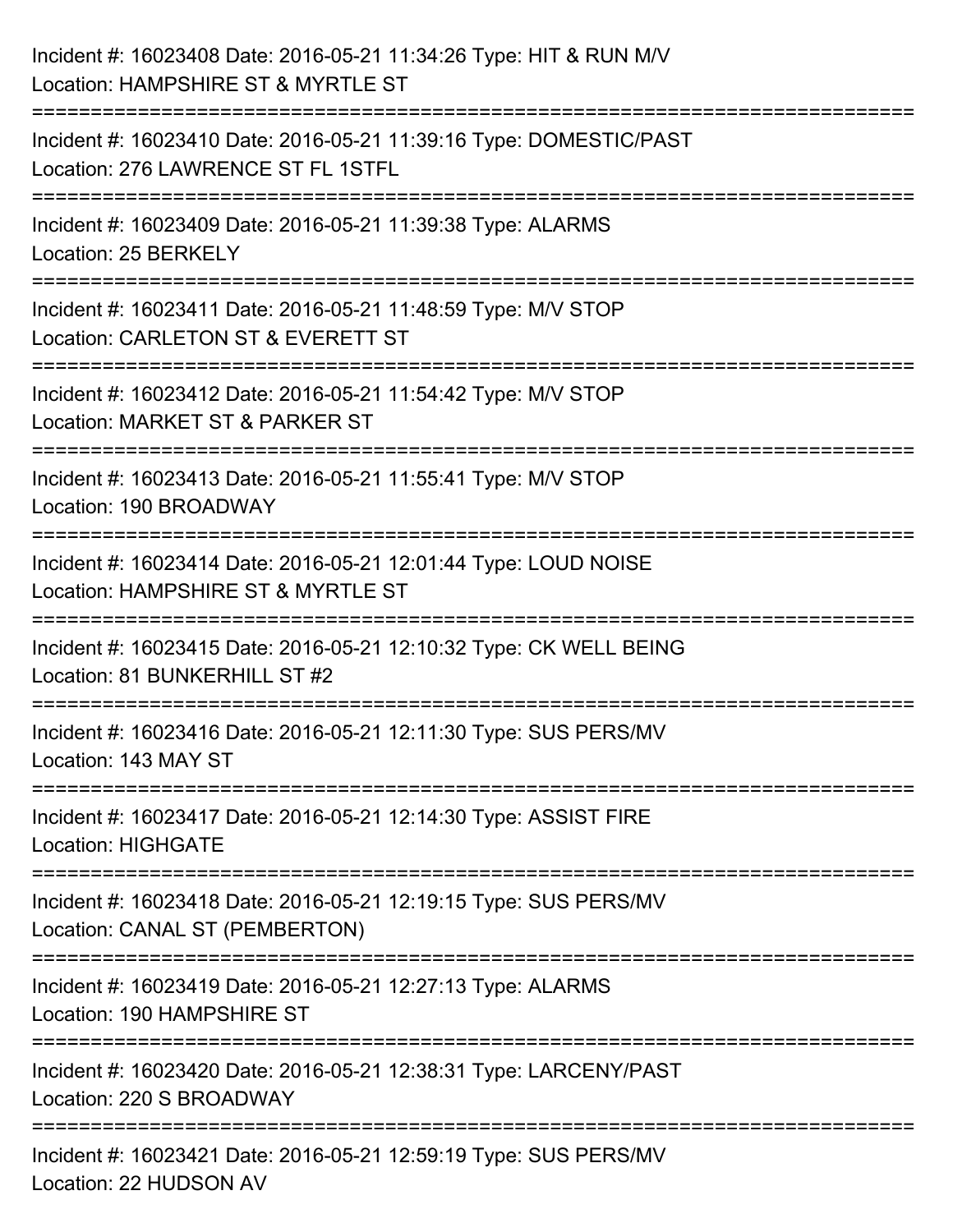| Incident #: 16023422 Date: 2016-05-21 13:07:21 Type: M/V STOP<br>Location: 104 SPRINGFIELD ST                                           |
|-----------------------------------------------------------------------------------------------------------------------------------------|
| Incident #: 16023423 Date: 2016-05-21 13:08:24 Type: AUTO ACC/PI<br>Location: JACKSON LUMBER CO. / 215 MARKET ST                        |
| Incident #: 16023424 Date: 2016-05-21 13:28:31 Type: LOUD NOISE<br>Location: 481 HAVERHILL ST                                           |
| Incident #: 16023425 Date: 2016-05-21 13:30:01 Type: GENERAL SERV<br>Location: 354 MERRIMACK ST                                         |
| Incident #: 16023426 Date: 2016-05-21 13:45:50 Type: ALARMS<br>Location: 80 BODWELL ST                                                  |
| Incident #: 16023428 Date: 2016-05-21 13:54:22 Type: CK WELL BEING<br>Location: BROADWAY & BRADFORD                                     |
| Incident #: 16023427 Date: 2016-05-21 13:56:53 Type: ALARM/BURG<br>Location: STAFFING GROUP / 101 AMESBURY ST<br>====================== |
| Incident #: 16023429 Date: 2016-05-21 14:05:49 Type: STOL/MV/PAS<br>Location: 68 MELVIN ST                                              |
| Incident #: 16023430 Date: 2016-05-21 14:10:11 Type: MEDIC SUPPORT<br>Location: 2 WASHINGTON ST #1 FL 1                                 |
| Incident #: 16023431 Date: 2016-05-21 14:27:43 Type: M/V STOP<br>Location: LAWRENCE ST & OAK ST<br>------------------------------       |
| Incident #: 16023432 Date: 2016-05-21 14:28:53 Type: LOUD NOISE<br>Location: 9 SUMMER ST FL 6                                           |
| Incident #: 16023433 Date: 2016-05-21 14:38:46 Type: TRESPASSING<br>Location: 50 BROADWAY                                               |
| Incident #: 16023434 Date: 2016-05-21 14:43:55 Type: M/V STOP<br>Location: COMMON ST & HAMPSHIRE ST                                     |
| Incident #: 16023435 Date: 2016-05-21 15:02:32 Type: AUTO ACC/PI<br>Location: 105 DORCHESTER ST                                         |

===========================================================================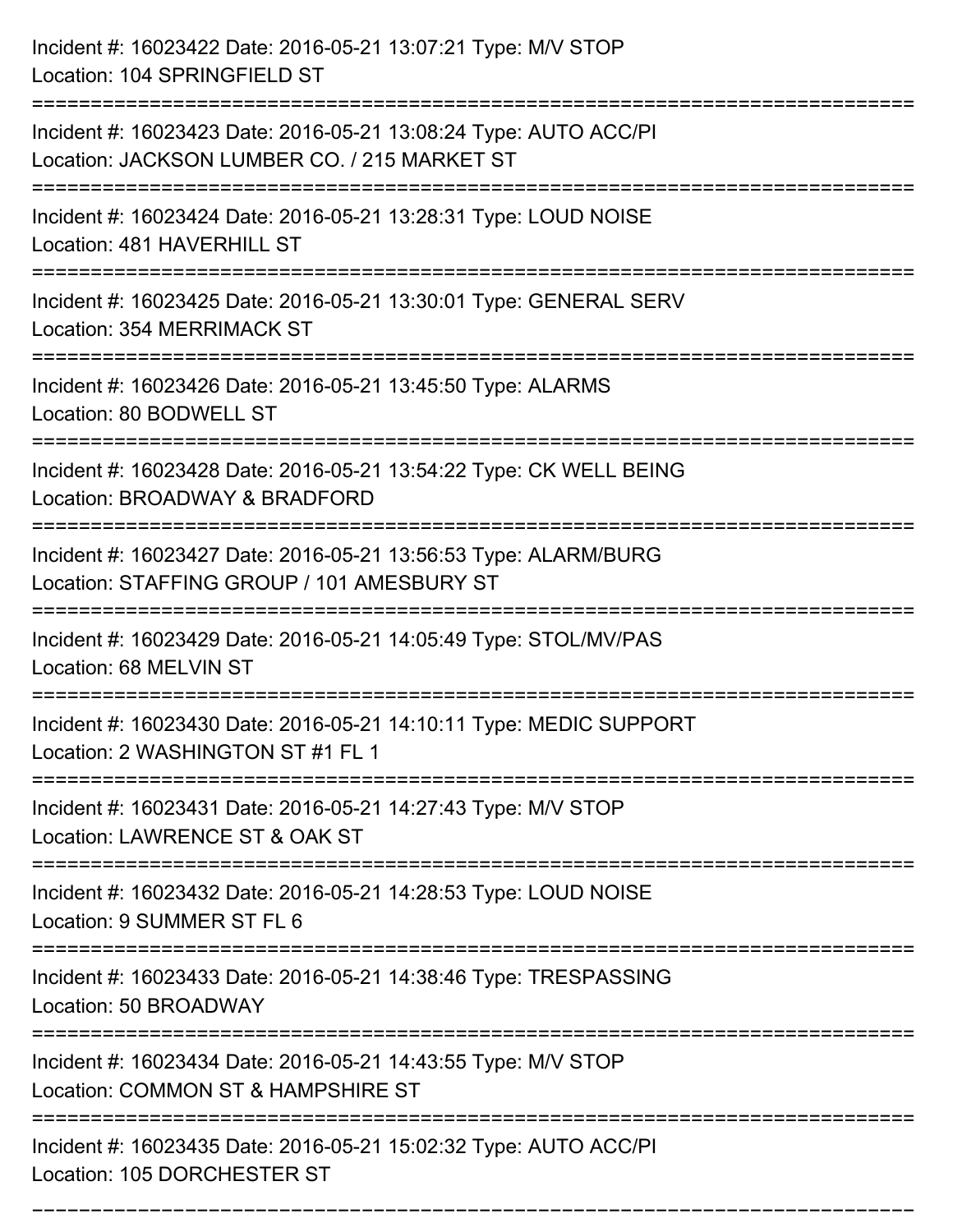| Incident #: 16023438 Date: 2016-05-21 15:56:02 Type: SUICIDE ATTEMPT<br>Location: 40 HOFFMAN AV<br>Incident #: 16023437 Date: 2016-05-21 15:56:53 Type: DISTURBANCE<br>Location: 44 OSGOOD ST<br>---------------------<br>Incident #: 16023440 Date: 2016-05-21 16:32:07 Type: DISTURBANCE<br>Location: 115 MARKET ST<br>Incident #: 16023439 Date: 2016-05-21 16:35:01 Type: M/V STOP<br>Location: 205 BROADWAY<br>Incident #: 16023441 Date: 2016-05-21 16:38:01 Type: CK WELL BEING<br>Location: 276 HAVERHILL ST<br>Incident #: 16023442 Date: 2016-05-21 16:41:01 Type: WOMAN DOWN<br>Location: 303 HAMPSHIRE ST #C<br>Incident #: 16023443 Date: 2016-05-21 16:47:12 Type: DOMESTIC/PROG<br>Location: 30 BROOK ST<br>Incident #: 16023444 Date: 2016-05-21 17:01:50 Type: M/V STOP<br>Location: COMMON ST & LAWRENCE ST |
|-------------------------------------------------------------------------------------------------------------------------------------------------------------------------------------------------------------------------------------------------------------------------------------------------------------------------------------------------------------------------------------------------------------------------------------------------------------------------------------------------------------------------------------------------------------------------------------------------------------------------------------------------------------------------------------------------------------------------------------------------------------------------------------------------------------------------------|
|                                                                                                                                                                                                                                                                                                                                                                                                                                                                                                                                                                                                                                                                                                                                                                                                                               |
|                                                                                                                                                                                                                                                                                                                                                                                                                                                                                                                                                                                                                                                                                                                                                                                                                               |
|                                                                                                                                                                                                                                                                                                                                                                                                                                                                                                                                                                                                                                                                                                                                                                                                                               |
|                                                                                                                                                                                                                                                                                                                                                                                                                                                                                                                                                                                                                                                                                                                                                                                                                               |
|                                                                                                                                                                                                                                                                                                                                                                                                                                                                                                                                                                                                                                                                                                                                                                                                                               |
|                                                                                                                                                                                                                                                                                                                                                                                                                                                                                                                                                                                                                                                                                                                                                                                                                               |
|                                                                                                                                                                                                                                                                                                                                                                                                                                                                                                                                                                                                                                                                                                                                                                                                                               |
|                                                                                                                                                                                                                                                                                                                                                                                                                                                                                                                                                                                                                                                                                                                                                                                                                               |
| Incident #: 16023445 Date: 2016-05-21 17:06:01 Type: NOISE ORD<br>Location: 14 SUNSET AV                                                                                                                                                                                                                                                                                                                                                                                                                                                                                                                                                                                                                                                                                                                                      |
| Incident #: 16023446 Date: 2016-05-21 17:12:00 Type: ALARMS<br>Location: 73 PROSPECT ST                                                                                                                                                                                                                                                                                                                                                                                                                                                                                                                                                                                                                                                                                                                                       |
| Incident #: 16023447 Date: 2016-05-21 17:34:54 Type: MV/BLOCKING<br>Location: 20 BODWELL ST                                                                                                                                                                                                                                                                                                                                                                                                                                                                                                                                                                                                                                                                                                                                   |
| =======================<br>Incident #: 16023448 Date: 2016-05-21 17:36:42 Type: LOUD NOISE<br>Location: 448 LOWELL ST                                                                                                                                                                                                                                                                                                                                                                                                                                                                                                                                                                                                                                                                                                         |
| Incident #: 16023449 Date: 2016-05-21 17:38:57 Type: SUS PERS/MV<br>Location: 550 BROADWAY                                                                                                                                                                                                                                                                                                                                                                                                                                                                                                                                                                                                                                                                                                                                    |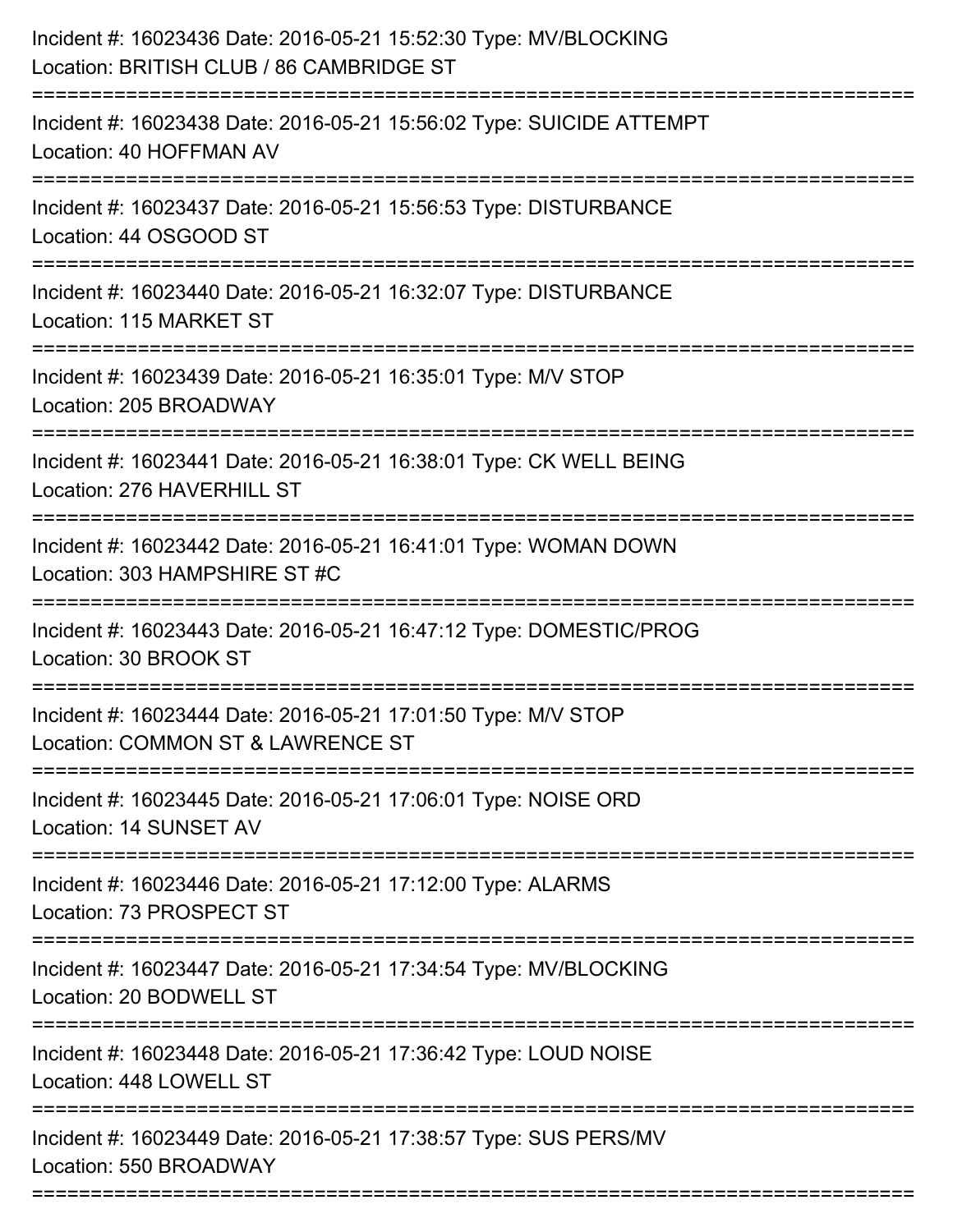| <b>Location: CAULKINS CT</b>                                                                                                                                                          |
|---------------------------------------------------------------------------------------------------------------------------------------------------------------------------------------|
| Incident #: 16023451 Date: 2016-05-21 17:59:53 Type: AUTO ACC/PI<br>Location: 67 FERN ST<br>===================================                                                       |
| Incident #: 16023452 Date: 2016-05-21 18:01:10 Type: KEEP PEACE<br>Location: 62 HAMPSHIRE ST                                                                                          |
| Incident #: 16023453 Date: 2016-05-21 18:07:31 Type: UNWANTEDGUEST<br>Location: LAWRENCE GENERAL HOSPITAL / 1 GENERAL ST<br>-----------------------<br>============================== |
| Incident #: 16023454 Date: 2016-05-21 18:11:10 Type: MAN DOWN<br>Location: DENNYS / 160 WINTHROP AV                                                                                   |
| Incident #: 16023455 Date: 2016-05-21 18:14:14 Type: A&B PAST<br>Location: 374 HOWARD ST                                                                                              |
| Incident #: 16023456 Date: 2016-05-21 18:18:29 Type: LOUD NOISE<br>Location: 11 WILLIAM ST                                                                                            |
| Incident #: 16023457 Date: 2016-05-21 18:21:48 Type: FIGHT<br>Location: 33 LYNN ST                                                                                                    |
| Incident #: 16023458 Date: 2016-05-21 18:31:21 Type: B&E/PAST<br>Location: 53 AUBURN ST #D                                                                                            |
| Incident #: 16023459 Date: 2016-05-21 18:43:45 Type: 911 HANG UP<br>Location: 268 LAWRENCE ST                                                                                         |
| Incident #: 16023460 Date: 2016-05-21 18:51:34 Type: NOISE ORD<br>Location: 15 HANCOCK ST                                                                                             |
| Incident #: 16023461 Date: 2016-05-21 18:58:41 Type: TRESPASSING<br>Location: POLLO CENTRO / 105 BROADWAY                                                                             |
| Incident #: 16023462 Date: 2016-05-21 19:20:20 Type: LOUD NOISE<br>Location: 102 MARBLE AV                                                                                            |
| Incident #: 16023463 Date: 2016-05-21 19:28:36 Type: LOUD NOISE<br><b>Location: NESMITH ST</b>                                                                                        |

Incident #: 160234 Date: 2016 05 21 19:37:33 Type: MAL DAMAGE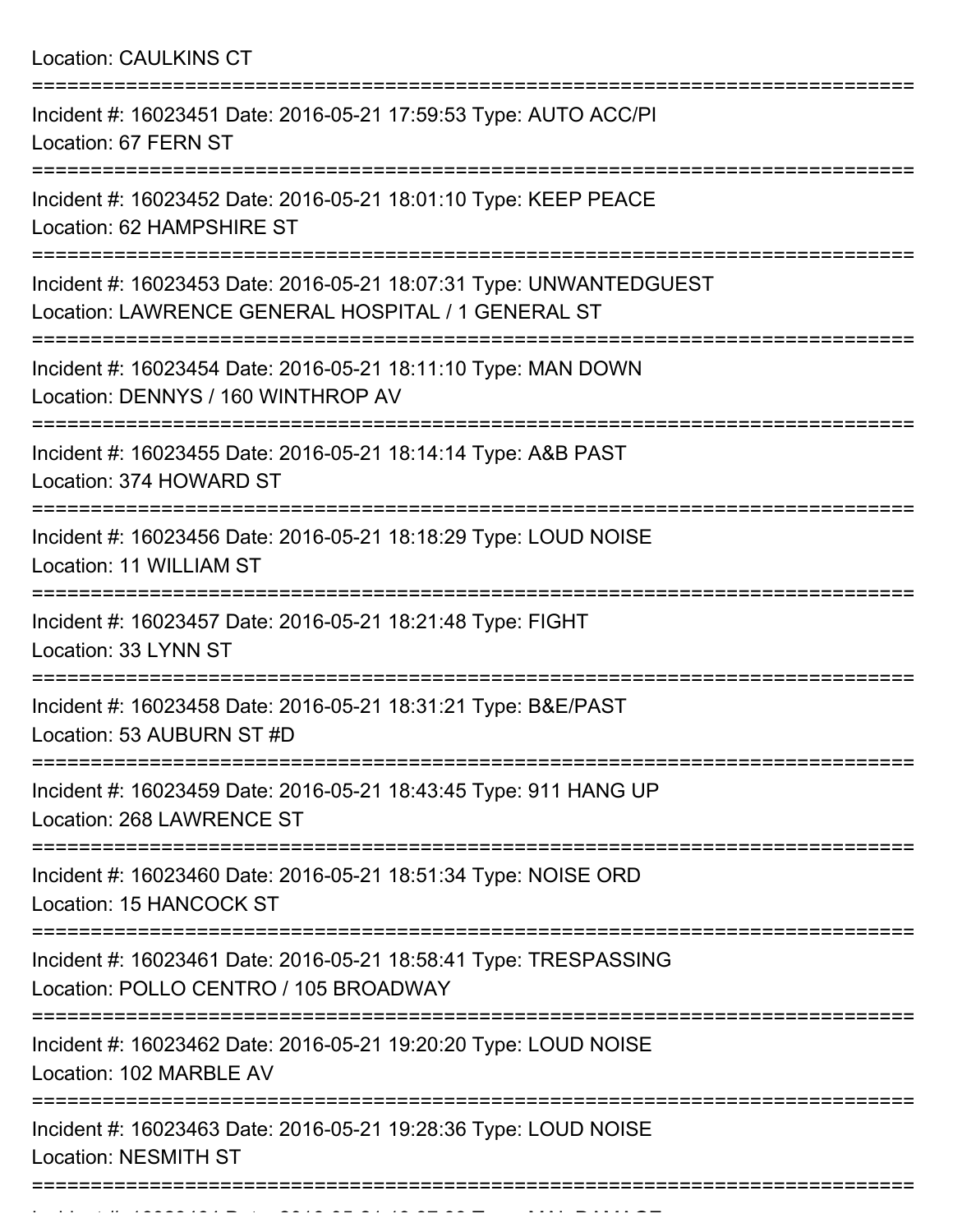Location: 62 HAMPSHIRE ST

| Incident #: 16023465 Date: 2016-05-21 19:37:39 Type: NOISE ORD<br>Location: 24 HUDSON AV              |
|-------------------------------------------------------------------------------------------------------|
| Incident #: 16023467 Date: 2016-05-21 19:46:27 Type: UNWANTEDGUEST<br>Location: 62 HAMPSHIRE ST #2    |
| Incident #: 16023466 Date: 2016-05-21 19:47:28 Type: NOISE ORD<br>Location: BUSWELL ST & LEXINGTON ST |
| Incident #: 16023468 Date: 2016-05-21 19:47:48 Type: NOISE ORD<br>Location: 448 LOWELL ST             |
| Incident #: 16023469 Date: 2016-05-21 19:50:51 Type: GENERAL SERV<br><b>Location: SUMMER ST</b>       |
| Incident #: 16023470 Date: 2016-05-21 19:56:03 Type: NOISE ORD<br>Location: 448 LOWELL ST             |
| Incident #: 16023471 Date: 2016-05-21 19:56:40 Type: LOUD NOISE<br><b>Location: 19 PLEASANT TER</b>   |
| Incident #: 16023472 Date: 2016-05-21 20:17:15 Type: LOUD NOISE<br>Location: 110 BLANCHARD ST         |
| Incident #: 16023474 Date: 2016-05-21 20:21:17 Type: ABAND MV<br>Location: 240 WATER ST               |
| Incident #: 16023473 Date: 2016-05-21 20:21:19 Type: CK WELL BEING<br>Location: 276 HAVERHILL ST      |
| Incident #: 16023475 Date: 2016-05-21 20:23:13 Type: DISTURBANCE<br>Location: 92 SUMMER ST            |
| Incident #: 16023476 Date: 2016-05-21 20:23:43 Type: FIGHT<br>Location: 95 SUMMER ST                  |
| Incident #: 16023477 Date: 2016-05-21 20:40:33 Type: LOUD NOISE<br>Location: 20 N PARISH RD           |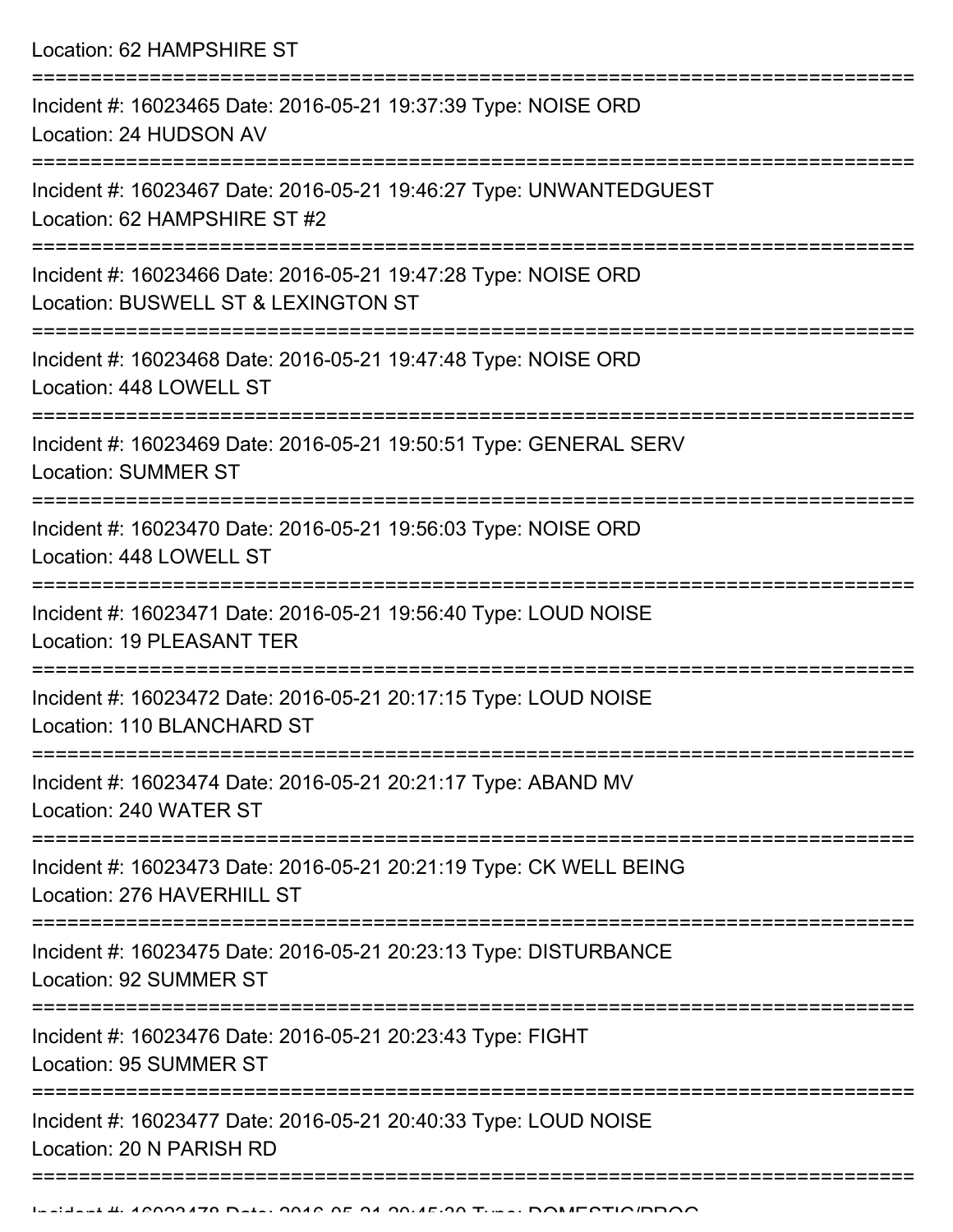| Location: 55 CONGRESS ST FL 1ST                                                                                                    |
|------------------------------------------------------------------------------------------------------------------------------------|
| Incident #: 16023479 Date: 2016-05-21 20:52:19 Type: LOUD NOISE<br>Location: 50 COLUMBUS AV                                        |
| Incident #: 16023480 Date: 2016-05-21 20:55:47 Type: NOISE ORD<br>Location: BODWELL ST & WARREN ST                                 |
| Incident #: 16023481 Date: 2016-05-21 20:56:49 Type: TRESPASSING<br>Location: 25 LENOX ST                                          |
| Incident #: 16023482 Date: 2016-05-21 21:02:49 Type: LOUD NOISE<br>Location: 106 PHILLIPS ST                                       |
| Incident #: 16023483 Date: 2016-05-21 21:05:10 Type: LOUD NOISE<br>Location: 79 BODWELL ST                                         |
| Incident #: 16023484 Date: 2016-05-21 21:06:58 Type: MEDIC SUPPORT<br>Location: 212 PARK ST                                        |
| Incident #: 16023485 Date: 2016-05-21 21:08:12 Type: DOMESTIC/PROG<br>Location: 263 PARK ST                                        |
| Incident #: 16023486 Date: 2016-05-21 21:08:35 Type: LOUD NOISE<br>Location: 177 BAILEY ST                                         |
| :=================================<br>Incident #: 16023487 Date: 2016-05-21 21:28:08 Type: NOISE ORD<br>Location: 351 HAMPSHIRE ST |
| Incident #: 16023488 Date: 2016-05-21 21:28:17 Type: DOMESTIC/PROG<br>Location: 55 CONGRESS ST                                     |
| Incident #: 16023489 Date: 2016-05-21 21:30:32 Type: SUS PERS/MV<br>Location: 34 HAVERHILL ST                                      |
| Incident #: 16023490 Date: 2016-05-21 21:33:02 Type: NOISE ORD<br>Location: 10 BRADFORD PL                                         |
| Incident #: 16023491 Date: 2016-05-21 21:34:27 Type: NOISE ORD<br><b>Location: MT VERNON TER</b>                                   |
| Incident #: 16023402 Date: 2016-05-21 21:36:35 Type: TOW/DEDOSSED                                                                  |

Incident #: 16023492 Date: 2016-05-21 21:36:35 Type: TOW/REPOSSED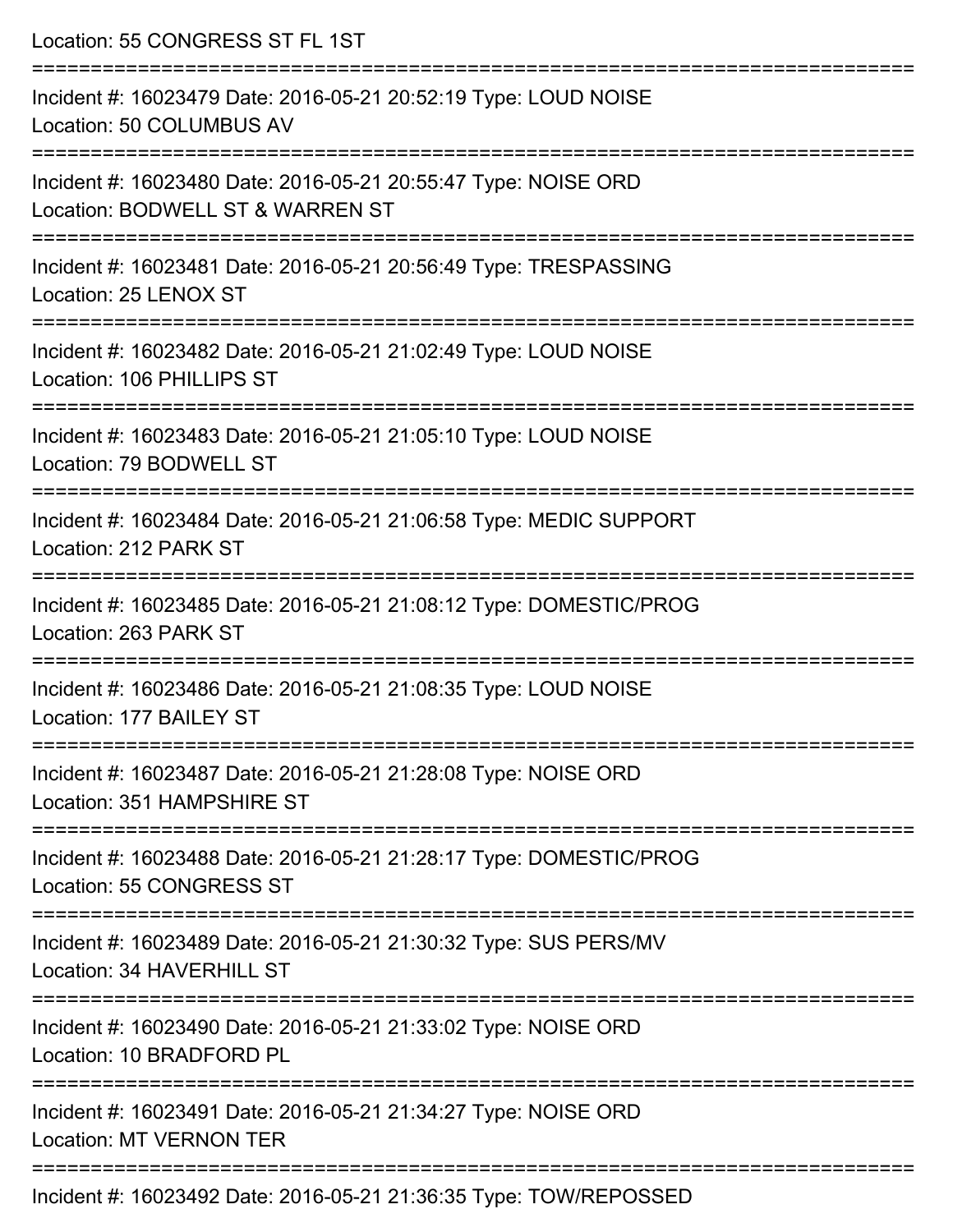| Incident #: 16023493 Date: 2016-05-21 21:37:36 Type: LOUD NOISE<br>Location: 30 TRINITY ST<br>=================== |
|-------------------------------------------------------------------------------------------------------------------|
| Incident #: 16023494 Date: 2016-05-21 21:41:05 Type: LOUD NOISE<br>Location: 448 LOWELL ST<br>===============     |
| Incident #: 16023495 Date: 2016-05-21 21:44:06 Type: LOUD NOISE<br>Location: ABBOTT ST & OSGOOD ST                |
| Incident #: 16023496 Date: 2016-05-21 21:45:24 Type: INVESTIGATION<br>Location: 40 E LAUREL ST                    |
| Incident #: 16023497 Date: 2016-05-21 21:47:10 Type: LOUD NOISE<br>Location: 39 WASHINGTON ST                     |
| Incident #: 16023498 Date: 2016-05-21 21:55:32 Type: NOISE ORD<br>Location: HAVERHILL ST & PROSPECT ST            |
| Incident #: 16023499 Date: 2016-05-21 21:55:56 Type: GENERAL SERV<br>Location: 112 SPRINGFIELD ST                 |
| Incident #: 16023500 Date: 2016-05-21 21:59:51 Type: SUS PERS/MV<br>Location: 599 ANDOVER ST                      |
| Incident #: 16023502 Date: 2016-05-21 22:01:15 Type: CK WELL BEING<br>Location: 77 S UNION ST #217                |
| Incident #: 16023501 Date: 2016-05-21 22:02:43 Type: LOUD NOISE<br>Location: 11 BRADFORD ST                       |
| Incident #: 16023503 Date: 2016-05-21 22:04:50 Type: LOUD NOISE<br>Location: 34 COOLIDGE ST                       |
| Incident #: 16023505 Date: 2016-05-21 22:09:02 Type: VIO CITY ORD<br>Location: 4 BICKNELL TER                     |
| Incident #: 16023504 Date: 2016-05-21 22:09:17 Type: LOUD NOISE<br>Location: 51 JUNIPER ST                        |
| Incident #: 16023506 Date: 2016-05-21 22:28:17 Type: AUTO ACC/NO PI                                               |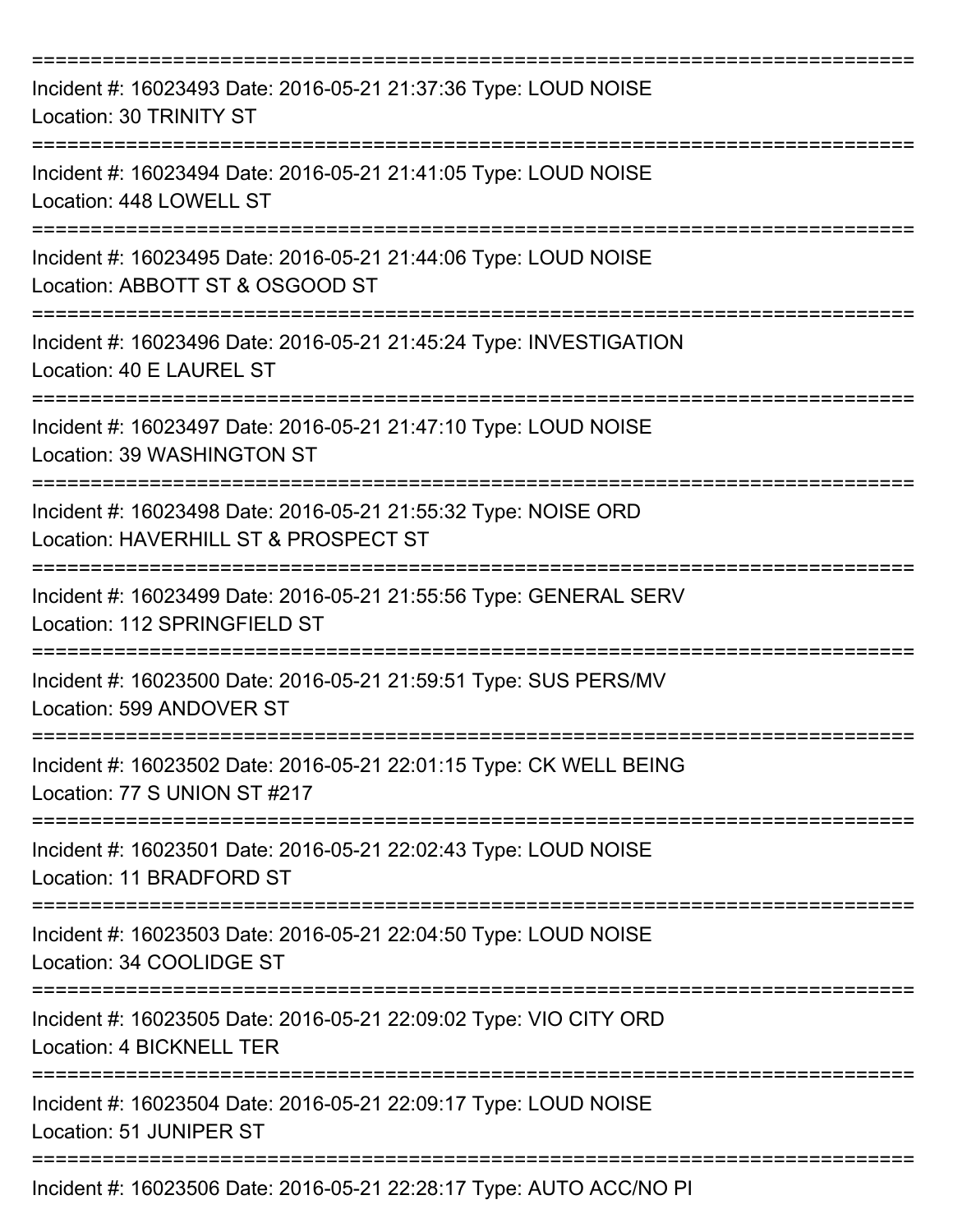| Incident #: 16023507 Date: 2016-05-21 22:37:43 Type: HIT & RUN M/V<br>Location: SEVEN ELEVEN / 370 BROADWAY      |
|------------------------------------------------------------------------------------------------------------------|
| Incident #: 16023508 Date: 2016-05-21 22:38:43 Type: KEEP PEACE<br>Location: 62 HAMPSHIRE ST                     |
| Incident #: 16023509 Date: 2016-05-21 22:45:15 Type: MEDIC SUPPORT<br>Location: MARKET ST & PARKER ST            |
| Incident #: 16023510 Date: 2016-05-21 22:55:00 Type: FIGHT<br>Location: 476 RIVERSIDE DR                         |
| Incident #: 16023511 Date: 2016-05-21 22:58:11 Type: B&E/PAST<br>Location: 53 JAMAICA ST FL 3                    |
| Incident #: 16023512 Date: 2016-05-21 23:02:26 Type: LOUD NOISE<br>Location: BENNINGTON ST & CHESTNUT ST         |
| Incident #: 16023513 Date: 2016-05-21 23:08:29 Type: NOISE ORD<br>Location: 163 WEST ST                          |
| Incident #: 16023514 Date: 2016-05-21 23:11:05 Type: NOISE ORD<br>Location: 165 MARGIN ST                        |
| Incident #: 16023515 Date: 2016-05-21 23:18:24 Type: TOW/REPOSSED<br>Location: 56 MARSTON ST                     |
| ==================<br>Incident #: 16023516 Date: 2016-05-21 23:24:38 Type: LOUD NOISE<br>Location: 130 OXFORD ST |
| Incident #: 16023517 Date: 2016-05-21 23:30:58 Type: LOUD NOISE<br>Location: 2 NEWTON ST                         |
| Incident #: 16023518 Date: 2016-05-21 23:35:58 Type: LOUD NOISE<br>Location: 71 BIGELOW ST                       |
| Incident #: 16023519 Date: 2016-05-21 23:42:06 Type: DISTURBANCE<br>Location: 623 ESSEX ST                       |
| Incident #: 16023520 Date: 2016-05-21 23:43:27 Type: LOUD NOISE                                                  |